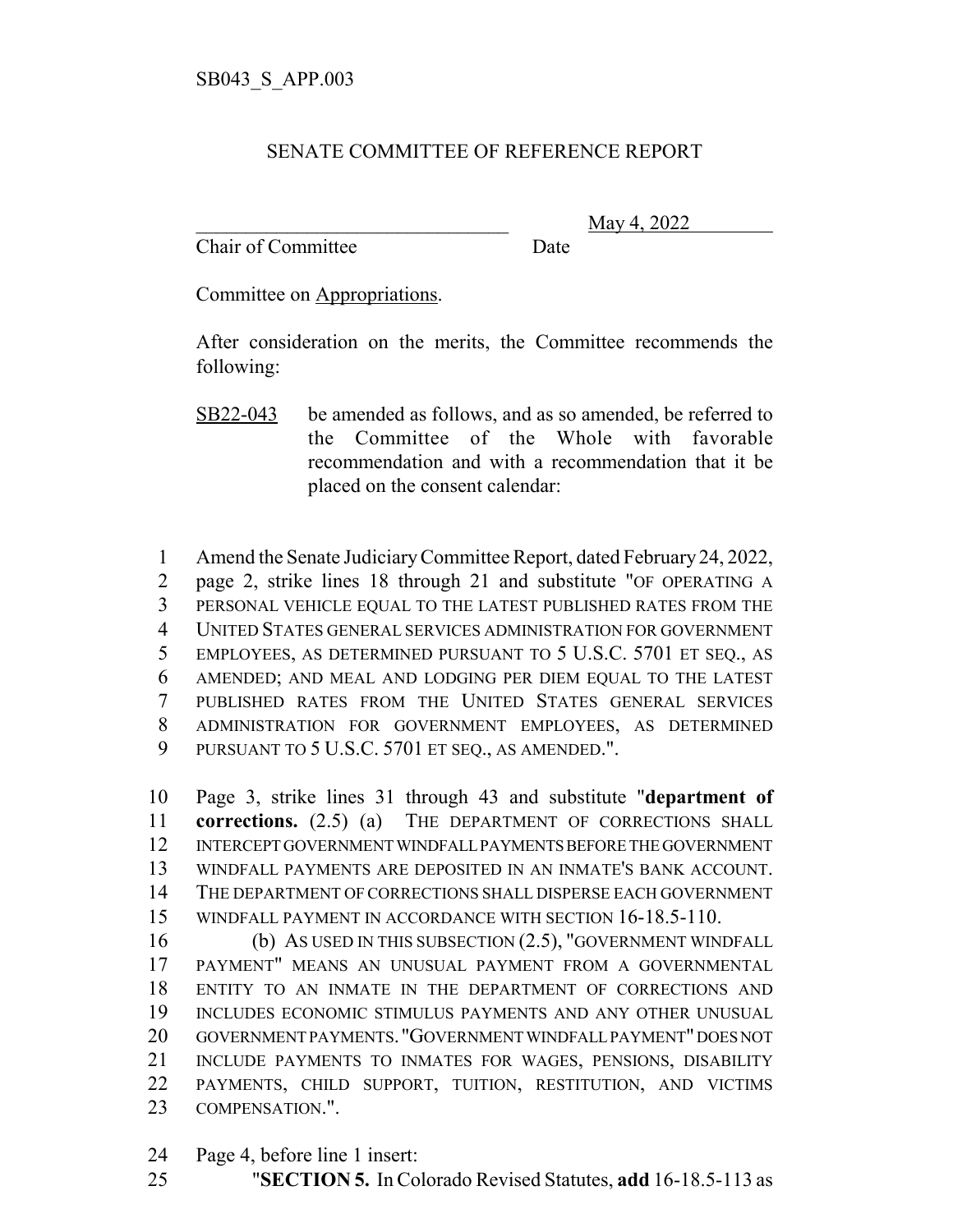follows:

 **16-18.5-113. Office of restitution services - created.** (1) THERE IS CREATED IN THE JUDICIAL DEPARTMENT THE OFFICE OF RESTITUTION SERVICES, REFERRED TO IN THIS SECTION AS THE "OFFICE". THE PURPOSE OF THE OFFICE IS TO ASSIST VICTIMS WHO ARE OWED COURT-ORDERED RESTITUTION.

(2) THE OFFICE SHALL:

8 (a) RECEIVE REQUESTS FROM VICTIMS REQUESTING SEMIANNUAL STATEMENTS AS SET FORTH IN SUBSECTION (3) OF THIS SECTION;

 (b) ANSWER GENERAL QUESTIONS AND ASSIST VICTIMS WITH CASE-SPECIFIC QUESTIONS RELATED TO COURT-ORDERED RESTITUTION;

 (c) CREATE AND MAINTAIN A WEB PAGE ON THE JUDICIAL DEPARTMENT WEBSITE WITH RESOURCES AND INFORMATION ON COURT-ORDERED RESTITUTION;

 (d) ASSIST WITH TRAINING RELATED TO THE ADMINISTRATION OF 16 THE RESTITUTION SYSTEM:

 (e) ENHANCE COMMUNICATIONS FOR POSTSENTENCE RESTITUTION; AND

(f) COLLABORATE WITH VICTIM ADVOCACY PROGRAMS.

 (3) (a) A VICTIM WHO IS OWED COURT-ORDERED RESTITUTION MAY SUBMIT A REQUEST TO THE OFFICE TO PROVIDE SEMIANNUAL STATEMENTS DETAILING THE RESTITUTION PAYMENTS THE DEFENDANT HAS MADE TO THE VICTIM AND THE DISBURSEMENTS THE COURT HAS MADE TO THE VICTIM. THE STATEMENT MUST INCLUDE THE OUTSTANDING AMOUNT OF COURT-ORDERED RESTITUTION OWED TO THE VICTIM.

 (b) THE OFFICE SHALL VERIFY THE IDENTITY OF THE VICTIM 27 MAKING THE REQUEST DESCRIBED IN SUBSECTION (3)(a) OF THIS SECTION TO ENSURE THE VICTIM IS OWED COURT-ORDERED RESTITUTION FOR THE CASE.

 (c) THE OFFICE SHALL NOT PROVIDE INFORMATION RELATED TO COURT-ORDERED RESTITUTION TO OTHER VICTIMS IN THE SAME CASE OR IN OTHER CASES IN WHICH THE VICTIM REQUESTS A SEMIANNUAL STATEMENT PURSUANT TO SUBSECTION (3)(a) OF THIS SECTION.

 **SECTION 6. Appropriation.** (1) For the 2022-23 state fiscal year, \$129,359 is appropriated to the judicial department. This appropriation is from the judicial collection enhancement fund created in section 16-11-101.6 (2), C.R.S. To implement this act, the department may use this appropriation as follows:

 (a) \$116,319 for the office of restitution services, which amount is based on an assumption that the office will require an additional 1.6 FTE; and

(b) \$13,040 for capital outlay.".